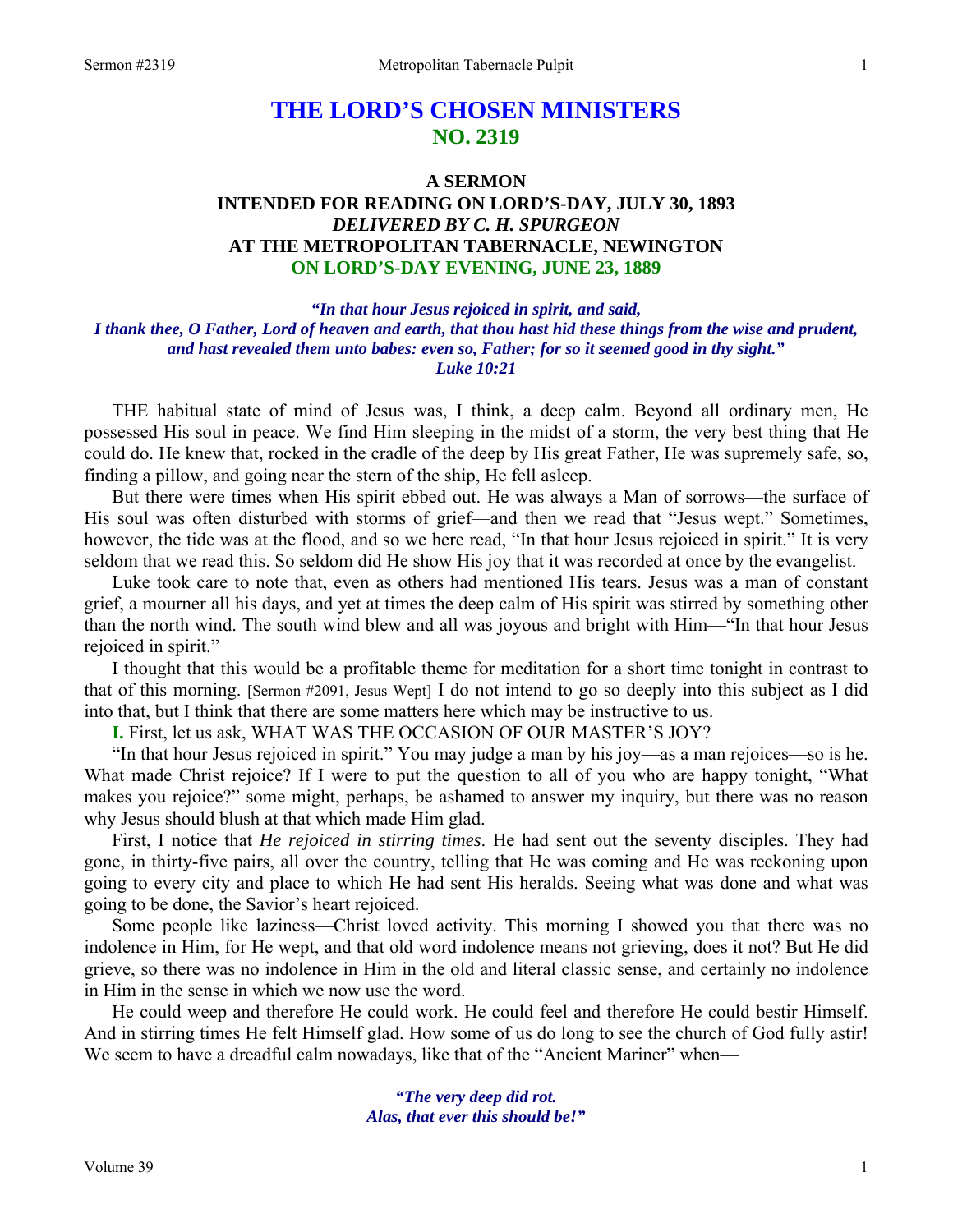We want the wind from heaven to stir our sails and set the ship in motion. We need the breath of the Holy Spirit to speed us to our desired haven. It was not thus with Christ, for He rejoiced in times of activity.

He rejoiced, next, when *He was surrounded by faithful preachers*. There were seventy of His disciples—quite a little Conference! He felt Himself in good company with the seventy—all faithful preachers of the Word—gathered around Him. You say that it was not many. No, but it was a good beginning. It was a noble beginning that, out of a few disciples (and He had not many at most), He should be able to pick out seventy who were fit to be sent out to preach.

They must have been a fine class of men, though they were simple-minded fishermen and peasants. And to find seventy of them who could be sent to preach and declare that the kingdom of heaven was at hand, who were fit to be trusted with miraculous power, might well make Him glad. Brethren, when we see plenty of preachers of the Gospel, when we see the Lord calling one and another to go forth and proclaim His Word of grace, then do we also rejoice in spirit.

Jesus also rejoiced because *all these seventy had found a welcome*. It seemed rather an experiment to send out seventy unlettered men to proclaim the kingdom of God. It was like sending lambs into the midst of wolves. Would not some of them be stoned to death? When the muster-roll was read, would not one or two at least be missing? But no, "the seventy returned again with joy."

They had all been welcomed. Everybody seems to have received them and entertained them—and they came back in high spirits, and the Savior, seeing them return thus, not as preachers without congregations, but itinerant ministers who had been listened to everywhere with respectful attention, felt that He also must rejoice, so "Jesus rejoiced in spirit."

It is of no use having ministers if they have nobody to preach to and it is very likely that, before long, we shall have more ministers than hearers, if things go on as they now go. We have so many of our brethren with marvelous gifts of dispersion that we have seen magnificent congregations, that used to gather around earnest evangelical preachers, scattered to the winds. There is nothing in that to rejoice over, except for Satan to rejoice. But when you see a people made willing, in the day of God's power, to listen to the heralds of the cross, then you may indeed rejoice.

Jesus rejoiced, further, because *He heard that the power of God had rested on them all.* The seventy had healed the sick and to their own astonishment they had cast out devils—and they mentioned it with great exultation. "And he said unto them, I beheld Satan as lightning fall from heaven." Oh, brethren, we need not rejoice because there are many professed preachers. And it might not be a sure ground of rejoicing if they all had congregations. But it is a safe reason for joy when the power of God rests upon them! Only give a man that old power of God with him and I am not afraid but what he will have a congregation, and I am certain that grand results will come of his work.

If God be with us, His Word which we preach cannot fail. It will not reach the ear only, but it will pierce the heart. It will awaken the spiritually dead. It will turn hearts of stone to flesh. There is still a divine power going with the preaching of the Word of God. The Gospel is still the power of God unto salvation to every one that believes. And when we see that that is the case, and that men and women are being converted, then I am sure that, like our Master, we shall do well to rejoice in spirit.

Further than this, our Savior rejoiced in spirit because *He saw that Satan's kingdom was being shaken*. To fetch him down from his throne, is no small thing—how is it to be done? Well, the philosophers may try their magnetism, but the devil is proof against them. The orators and rhetoricians may try their rounded periods and decorate their orations with quotations from the poets, but the devil never stirs for them.

But preach Jesus Christ—say that His kingdom is at hand, proclaim that He is come to save the lost, and that whosoever believes in Him shall live eternally—in a word, preach up Christ, and you soon preach down the devil. He does not come down by slow degrees. He falls, like lightning, from heaven. You have seen lightning—you may have seen it in that great storm a fortnight ago—it took no time at all to come down from heaven. Just a flash and it was here.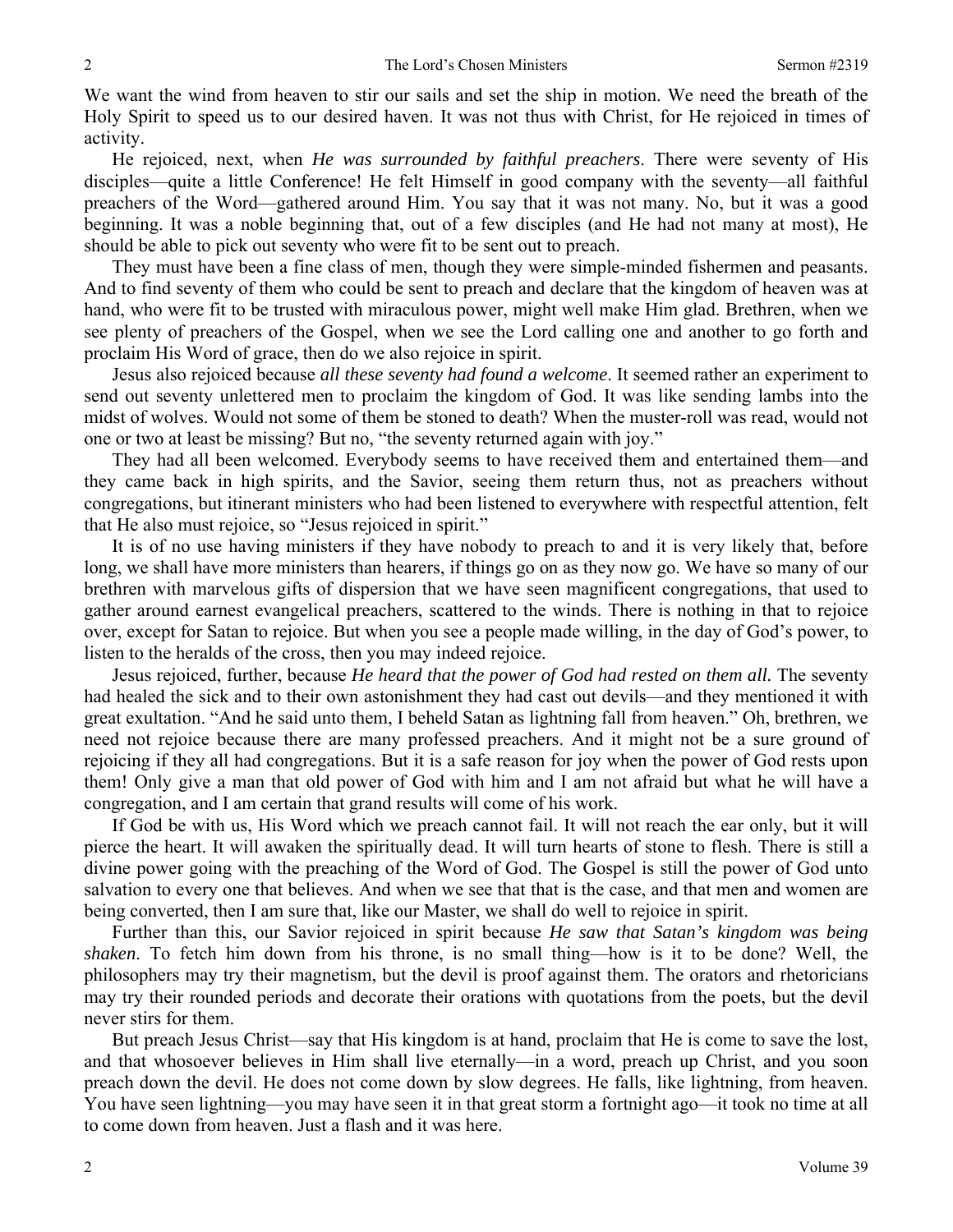So, where the Gospel is preached with divine power, Satan comes down from his throne, in human hearts and human minds, as rapidly as the lightning-flash falls from heaven. And when we see his kingdom shaken, then, like Jesus, we rejoice in spirit.

Still, I do not think that I have hit the center of the target yet. The Lord Jesus deeply rejoiced in spirit because of the *men by whom this work had been done*. What sort of men were they? Upon this I shall have to dwell a little further on. But there was this about them—they were glad to have been put into the King's commission. "The seventy returned again with joy." They had never been so happy before—this doing of the Lord's will had been a great delight to them.

You could see it by the very spring of their feet and the flash of their eyes. They came back to their Master delighted, and Jesus caught the contagion of their joy and He rejoiced in spirit. People who serve Christ willingly, who feel a delight in doing His will, are sure to bring delight to Christ's heart. Are you, dear friends, in your holy work, doing it with joy, or do you serve the Lord because you cannot help it, like slaves driven to their toil by the overseer's lash? Jesus cannot rejoice over you if that is the case. But if you can say, "I delight to do thy will," then you will make His heart rejoice.

He rejoiced in these men because when they came back, having done wonders, they ascribed it all to Him. They said, "Lord, even the devils are subject unto us through thy name." They did not begin to pilfer the glory and take the honor to themselves. Christ is glad to have a people who lay all the honor where it ought to be laid, and put the crown on the right head. I believe that there is nothing that angers Christ more, in His ministers, than to hear them talk about what they have done, without duly ascribing all the glory to Himself. When they do ascribe it to Him, then Jesus rejoices in spirit.

But He rejoiced most of all that, of all these seventy, He could say that their names were written in heaven. It is an easy thing to become a preacher, or a teacher, an evangelist, or what not—but are our names written in heaven? As Christ would have us rejoice most over that, no doubt He rejoices most over it when He sees that we not only have our names written down in the Clergy List, or our denominational Handbook, but that our names are really written among the living in Zion—those who are quickened by His grace, washed in His blood, and truly made to live by His Spirit.

"In that hour Jesus rejoiced in spirit." I have shown you the occasion of His joy. When you have similar occasions, dear brothers, dear sisters, mind that you rejoice in spirit, too.

**II.** But now, secondly, WHAT WAS THE NATURE OF CHRIST'S JOY? "Jesus rejoiced in spirit."

The answer to this question is, first, that *it was spiritual joy*. There is a good deal of joy in the world, even among religious people, that could not be called spiritual. I am not certain whether all the expressions of joy one hears at some excited meetings are worthy to be put on the same heap with this joy of Christ.

There is mental joy. There is a sort of physical joy, when one gets excited and stirred up—this is but bronze or silver—but spiritual joy is the gold of joy, and the gold of that land is good. If, down deep in his inner life, one's spirit can rejoice in God, he is the man who is like his Master when He rejoiced in spirit.

You who have the Revised Version, which often teaches us much, will, I dare say, be surprised to read in the margin the following rendering, "In that same hour He rejoiced by the Holy Spirit." That is a very remarkable rendering, and I think a correct one. That is the kind of joy that Jesus had, *joy wrought in Him by the Holy Ghost*.

The Holy Spirit was poured upon Him without measure, and as part of the fruit of the Spirit is joy, the Spirit gave Him much joy, as well as much love. Beloved, pray God to give you joy by the Holy Ghost. All the other joy in the world, if heaped up together, would be only so much smoke and vapor. But joy in the Holy Ghost is solid bliss and lasting pleasure.

Here you have the great ingots of joy. How ponderous they are, how precious they are, how immeasurably valuable, how infinitely beneficial! Joy by the Holy Ghost—often very calm and quiet, for "He leadeth me beside the still waters"—but a very wonderful joy, the joy of God, like the peace of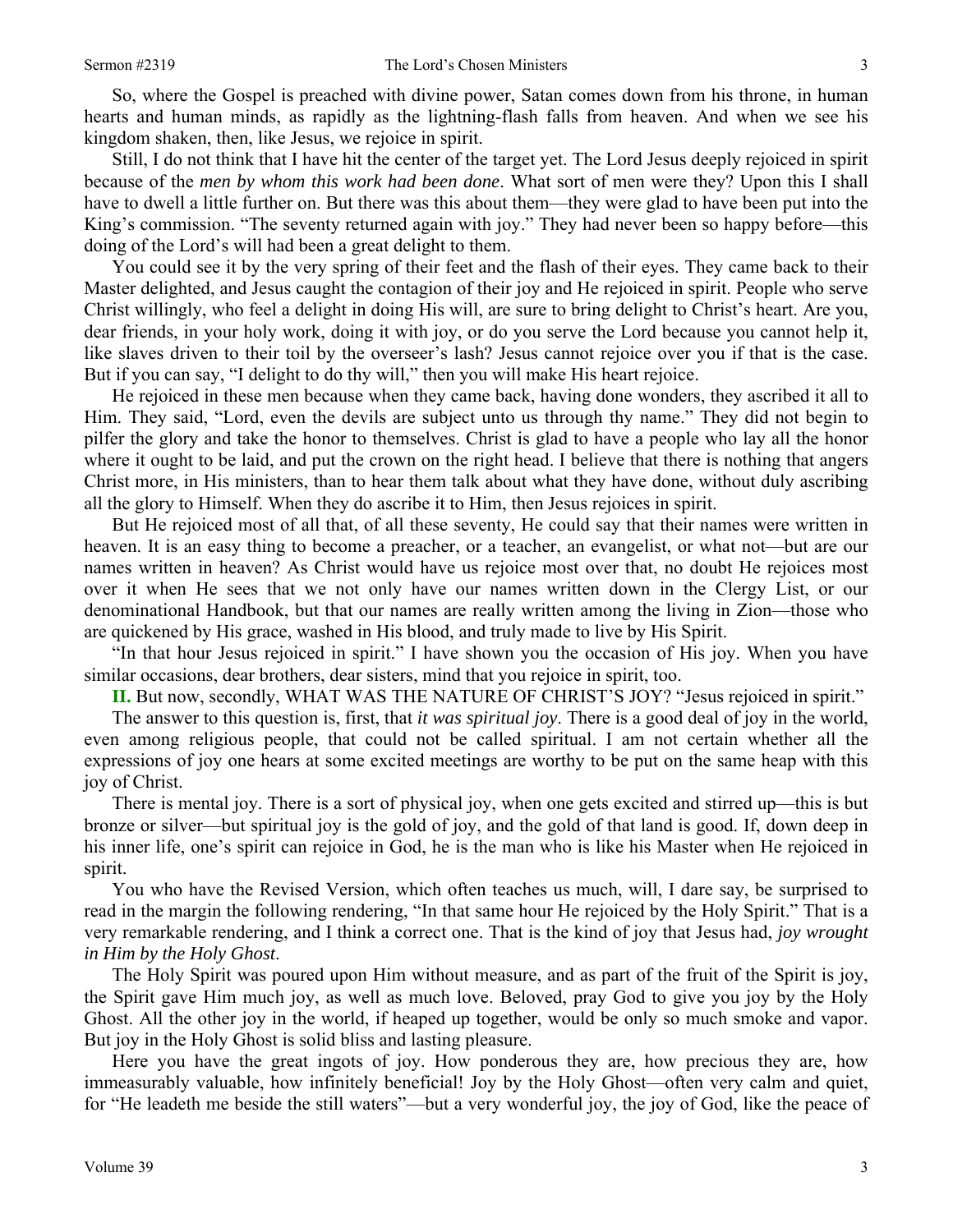God, which passes understanding—this is a joy which passes all measure or bound. That was the joy of Christ—spiritual joy and joy by the Holy Spirit.

Notice, also, that it *was joy about others*, a perfectly unselfish joy. Jesus had seen others blessed, healed, prepared, instructed, made ready to hear more of the Gospel—and He rejoiced in that. And He had seen others made useful. Oh, what a mercy it is when you can rejoice in other people's usefulness! Did God ever bless you very largely and did there come along somebody whom He blessed more than you? Now, I am sure that you rejoiced in that other man's success if he was a hundred miles off. But I am not quite so certain that you rejoiced in it if he came into your Sunday school and had a class that took some of the scholars away from you.

I am not quite certain that every minister in the world would leap for joy if a brother settled close beside him and had twice as large a congregation as he had, and did ten times as much good. Hearts want a little schooling at such a time as that, for as the stars love to shine, they sometimes like not only to shine out but to outshine.

Now shine out as much as you like, but never mind about outshining, for that is emulation of a kind of which Christ will never approve. He rejoiced to see the seventy shining. He delighted to see them all useful. Pray for your brethren and sisters, that God may make them more useful than they are and more useful than you are.

Did not your Lord say, "He that believeth on me, the works that I do shall he do also; and greater works than these shall he do; because I go unto my Father," as if it were a delight to the Master that His pupils should in some respects excel Himself? Remember Moses, when they came to him, and said that Eldad and Medad were prophesying in the camp? Those two fellows had not been properly ordained, yet they were prophesying in the camp!

What did Moses say? "Stop them directly. They have not 'Rev.' before either of their names and certainly they have not M.A., or any of the other letters of the alphabet after their names. Shut those fellows up"? No, no! Moses said, "Would God that all the LORD's people were prophets, and that the LORD would put his Spirit upon them!" And is not that what Christ would say and have you say? Oh, let us have joy in our hearts when souls are saved, even though we may not be the instruments of their salvation, or any of our denomination, but somebody quite apart from us! God has blessed him and God be blessed for blessing him!

Our Savior's joy, again, was *quiet and devout joy.* "Jesus rejoiced in spirit." I do not find that He sang a Psalm, or even a hymn from Moody and Sankey, or that He took a timbrel and danced. I think it would have been very much out of place for Him to have done that—for Him it would have looked very eccentric.

But our Savior, when He rejoiced in spirit, prayed and thanked God. The same calm which had sustained Him in His seasons of sorrow, supported Him in His hour of joy and kept Him sober, still, quiet. The Lord give us much of this joy! Still waters, you know, run deep. Let me also say that deep waters run without din. When the river is very deep, there will not be half as much noise as when it is but shallow, and therefore rattles and raves over the stones which it barely covers.

Christ's was quiet and devout joy, and it was also *meek and lowly joy*. Though He rejoiced in spirit, what He said was, "I thank thee, O Father." There was no assumption, no taking of anything to Himself. Did not He send out the seventy? Were they not called by Him? Yes, but He said, "I thank thee, O Father, Lord of heaven and earth."

Perhaps God would give us more joy if we were more meek when we had it, but sometimes, when our heavenly Father trusts us with a few jewels, we hang them in our ears and are as pleased with them as children with new toys—and we forget our Father and only remember how pretty we look—as we think.

Then the Lord takes them away again. Many a child would have more sweets to eat if they did not make him sick. Many a preacher of the Gospel would have more success if it did not make him proud and many a laborer for the Lord would bring more souls to Christ if there were not danger of his losing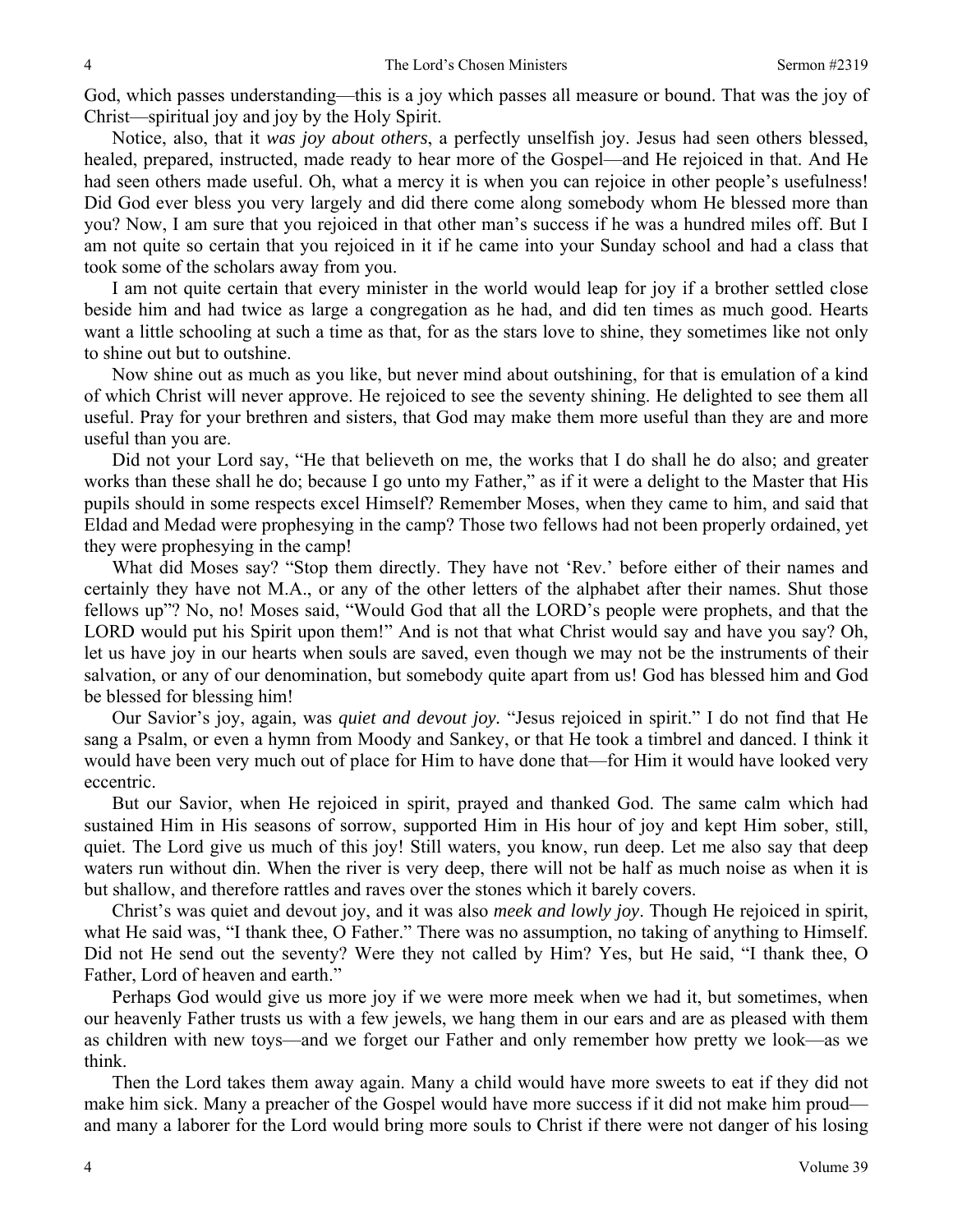**III.** But I must not detain you much longer, and therefore I come to the last point, which is the special one upon which I want to dwell at this time. WHAT WAS THE EXPRESSION OF OUR SAVIOR'S JOY? When Jesus rejoiced in spirit, how did He show His joy?

Well, He showed it, first, by *thanks to His Father*. He said, "I thank thee, O Father, Lord of heaven and earth." Oh, that our joy might never take the form of a foolish song, but might always be in the shape of thanksgiving or thanks-living, or both of them together—a happy combination— thanksgiving with the mouth and thanks-living with the life!

Our Savior, I say, praised God when He felt joyful. Do you not think that that should be a lesson to us to try to be joyful before we praise God? Do you feel very dull and heavy? Well, sing. Remember that the apostle James said, "Is any merry? Let him sing psalms." Psalms are best sung when the heart is glad, therefore seek to shake off your sadness when you come into the house of God. And before you begin to praise the Lord, endeavor to be joyful, cheerful, happy.

Did I not say, the other day—"Do not leave your bedroom until you feel that everything is right between you and God"? I would also add to that—Do not begin to sing until your heart sings. Do try as much as possible to be glad. Does God want slaves to grace His throne? It is the heathen who cut themselves with knives and think that their god is pleased with their misery.

But our God delights in the joy of His people. Be glad before Him. "Let us come before his presence with thanksgiving, and make a joyful noise unto him with psalms." Sing unto the Lord all you people and rejoice before Him. The singing of God's praises should be accompanied with joy—and when there is joy, it should be attended with the singing of His praises.

But why does Jesus Christ thank God? What is His special object in thanking Him? Well, He thanks Him for a great truth that some of you do not like. I cannot hide it, whether you like it or not. *Jesus thanks His Father for the doctrine of election—*"I thank thee, O Father, Lord of heaven and earth, that thou hast hid these things from the wise and prudent, and hast revealed them unto babes: even so, Father; for so it seemed good in thy sight."

With whom does the choice of men lie? With God. And in His choice His Son greatly rejoices. So let it be with us—let Him do what He wills, and let us rejoice in Him. "Though he slay me, yet will I trust in Him." Let Him do whatever He wills, I know that it is right. It is not for us to judge God's conduct, but to let God's conduct be to us the rule of our life, the rule of right.

> *"He sits on no precarious throne, Nor borrows leave to be;"*

nor does He stand at your bar, or mine, to ask us what He shall do, or what He shall not do. "He gives not account of any of His matters." And over the head of us all there rolls the thunder of this Word—"I will have mercy on whom I will have mercy, and I will have compassion on whom I will have compassion."

No claim can be set up by the creature. None have any merit whatever before Him, and therefore with that absolute sovereignty which He claims as God, He distributes His favors according to this rule, "Shall I not do as I will with mine own?" But many hearts cannot bow to that law—the iron sinew of their neck will not bend to a God who is God. A nominal god is all very well, but a real God of infinite power and divine sovereignty is rejected by many, but not by His dear Son.

He says, "I thank thee, O Father, Lord of heaven and earth." We who truly know the Lord, adore the God of electing love. He cannot do wrong. He must be right. And if He chooses to let the wise and prudent be blinded, while He opens the eyes of babes, we thank Him. What we do not understand, we accept with reverent adoration.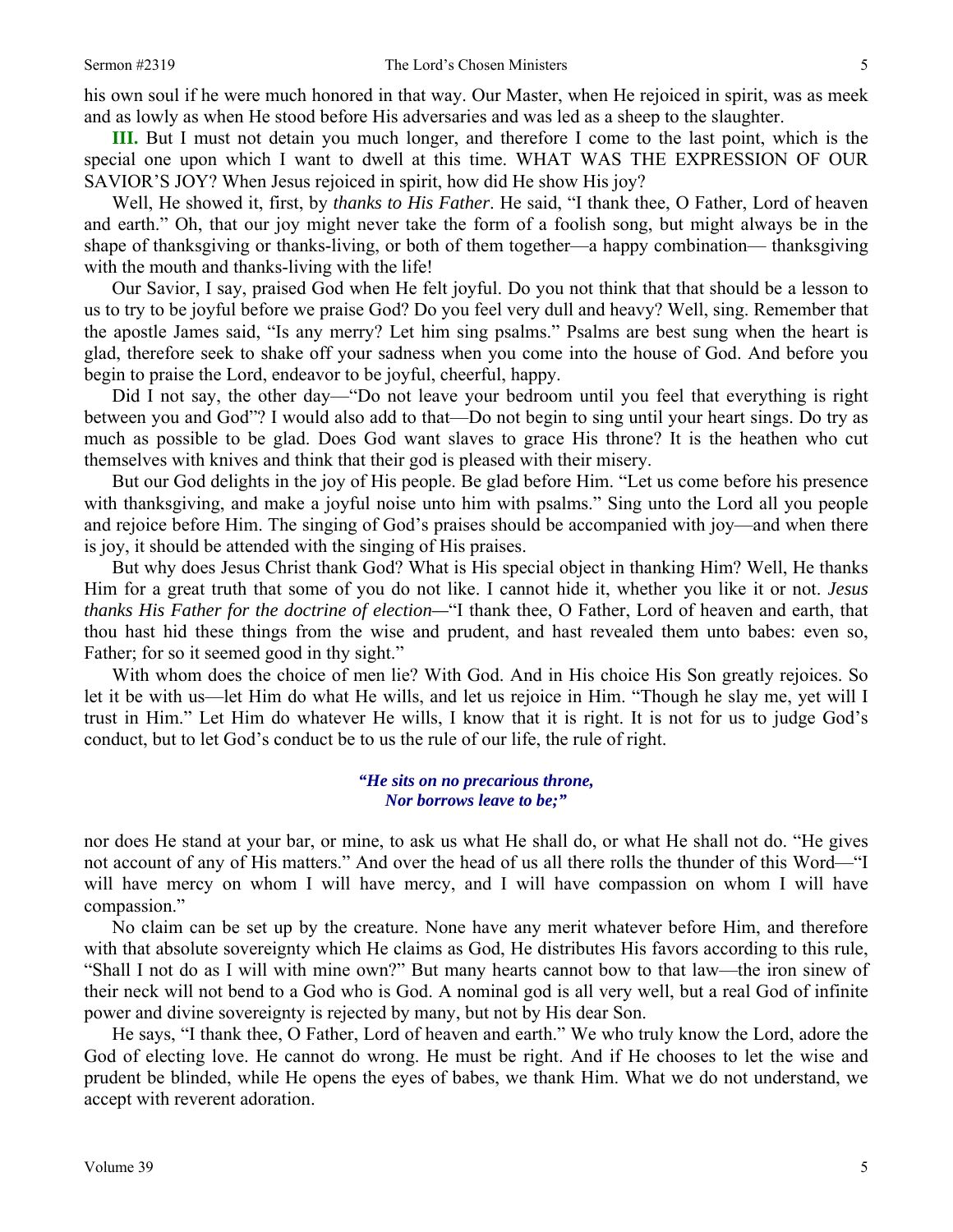The Savior *especially thanks His Father for the chosen ministers round about Him*. Somebody might have said, "Why, these seventy, You are their Leader, but they are a precious poor lot! Look at them. Put the whole seventy together and they would not make one man of the size of a Pharisee, either in property, or in propriety, or in power to boast, and say that they have kept the commandments from their youth up. Why, they are a parcel of sinners, the whole seventy of them!

And besides that, look at their coats—nothing but working-men's jackets. There is one of them, Peter, who has an extra coat, but he is only a fisherman. What a lot they are! And these are the men who are to proclaim the religion that is to conquer the world! It is certainly not abreast of the times—it is not up to the modern thought of this period—very far from it. All that it has gathered is a parcel of poor, illiterate persons."

Well, the Savior thanks God that He has not given Him any wise men. He thanks God that He has not saved any of the people who think that they have great understanding. He congratulates Himself that, upon the whole, He has the people He likes best—"I thank thee, that thou hast hid these things from the wise and prudent, and hast revealed them unto"—what? Well, He says, "babes."

They cannot say anything worse than that of the Lord's chosen ministers—just a lot of babies. Jesus thanks God that He has revealed the truth to these babes and so do I. Oh, beloved, what a mercy it is that the Lord does, by His grace, call these babes, while the wise men and the understanding men are not called!

Suppose the very wise and prudent had been called to go and preach? What would they have done? Why, in the first place, they would not have gone at all, because any prudent man would have said, "He sends us forth as lambs in the midst of wolves. That is not prudent, so I shall not go." Certainly no wise men would have gone upon such an errand—they would have said, "No, thank you."

And so you find the wise and prudent still. They will not go on Christ's errands. They have errands of their own—they have plenty of their own work to do—they are going to reform the world by their own inventions. But to go on Christ's errands and simply to say what Christ tells them, oh, no, not they! They have such a lot to say of what they have made out of their own heads that they cannot go out to simply repeat what Christ has said to them.

Suppose, again, that the seventy had been wise and prudent men, what next would they have done? Why, they would have tinkered the message, for certain. There is one of them who would have said, "Well, now, I am going, you see, to a town of very respectable people—I must tone my message down for them." Another would have said, "I am going where they are rather a democratic set—I must introduce a little bit of politics of a popular kind to suit them." Another would have said, "Well, now, these people will not come and hear me preach the Gospel, so I shall have an entertainment, a penny reading, or something of that kind."

All the wise and prudent would have thought that they could do better than Christ told them to do therefore He was very glad that He had not any of them to pester Him. He had only these who would do just what He bade them and say just what He told them—and that was exactly the kind of people that He needed—men who would do His bidding without question.

Then, besides that, if they had been very wise and prudent, they would have inevitably clouded the message, for they would have delivered it in their own grand style—and you know how wise men talk, do you not? Unless you are a very wise man, you cannot understand them. But these poor babes, when they went into a town, talked as the people talked, and everybody could comprehend them.

Nowadays, it is thought to be an evidence of want of education if you talk so that everybody can comprehend you. But dear friends, we are not afraid of what anyone says on that point. Depend upon it, the best education in the world is that which enables you to convey your thoughts to other people's minds in a way in which you really get them into their brains.

These babes went and preached what Christ told them because they did not know anything else. They were men of plain speech, they were Galileans. They had never learned the scholastic style of speech—Galilee was a notable place for spoiling the language. These were rough-hewn men and they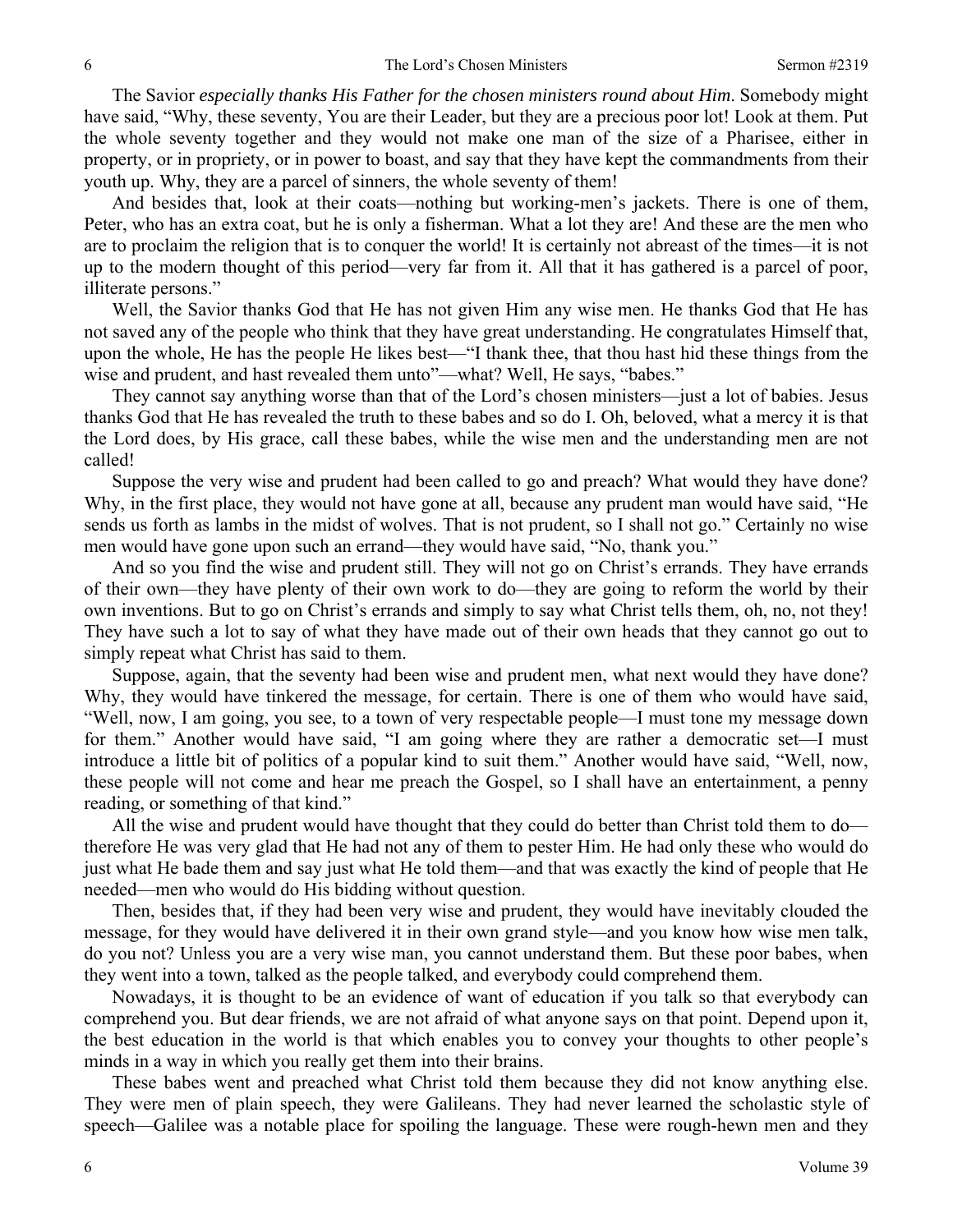spoke out their message with all their might—and Christ was very thankful that they were not other than they were, for they did His work right grandly.

Besides, I think that if they had been wise and prudent, they would not have come back rejoicing they would have come back with that cold propriety which is most consistent with the dignity of cultured intelligence! Are you not all aware that it is vulgar to be happy, that it betrays the feebleness of your minds if you enjoy anything?

The proper thing is to pick the truth to pieces and find all the fault that you can with it. When the bread of heaven is set before you, if you are a cultured person, you should not eat it, but try to find out who baked it and whether they put as much yeast in it as usual. Such people always quarrel with the truth if they can.

Sometimes I take up a commentary on some part of the Bible and think that I am going to learn something. And so I do. And when I have learned it, I wish that I had never seen it. A vain attempt is made to take the juice out of God's wheat and to reduce it to dry, useless husks, which cannot cheer the heart or comfort the spirit. I thank thee, Lord, when I get away from these gentlemen, even as You did thank Your Father that there were none of them around You, for they would have been almost enough to chill the very life of Christ Himself.

Once more, if they had all been wise and prudent, they would have come back, every one of them taking a little of the praise. One wise man would have said, "I put that point beautifully down at Chorazin." Another would have said, "I drew a wonderful distinction down at Bethsaida." "If any good comes of this," another would say, "it was that wonderful peroration of my discourse that did it. I must have the credit of it." These poor babes could not think or talk like this, for if God did anything by them, they were such nobodies that He must have all the glory.

Now I have done when I just say to you that I wonder whether this brings comfort to you? One poor soul says, "I am not clever. I cannot be saved." Why not? Why not, when God has chosen the foolish things of this world? I often hear a person say, "But I have not head enough for these things." You do not need a head so much as you need a heart, for the grace of God works on the heart first, and on the head, afterwards.

When the head drags the heart, it is often slow work, but when the heart goes first and the head follows, then it is a blessing indeed. If you love Christ and trust in Him, you have all the head that you need for eternal life. "Oh!" says one, "but I am a person of such small capacity." Never mind. "Jesus Christ came into the world to save sinners" whether they are of large capacity or small capacity.

Have you a teachable spirit? Are you willing to believe what the Holy Spirit reveals? Are you willing to sit at Jesus' feet and learn of Him? Are you like the babe that does not doubt its mother, but takes unquestioningly the nourishment she gives? If that is so, you are of the kind that God has chosen. Come at once to Him.

You cannot understand all mysteries if you want to do so. Give up all your vain attempts to sweep the cobwebs from the sky or to climb up among the stars. Oh, the questions that people can ask you when they really do not want answers, and if they did, would never receive them! I know some who are lost in their thoughts—

#### *"Of providence, foreknowledge, will, and fate, Fixed fate, free will, foreknowledge absolute;"*

or some other tremendously knotty question.

Why do you get out of your depths? Be a babe and come, and simply believe yourself to be a sinner and trust Christ as your Savior—and you will know more than all the philosophers can ever teach you. Come and trust the Lord Jesus Christ and you will find how true it is that He has revealed these things unto babes.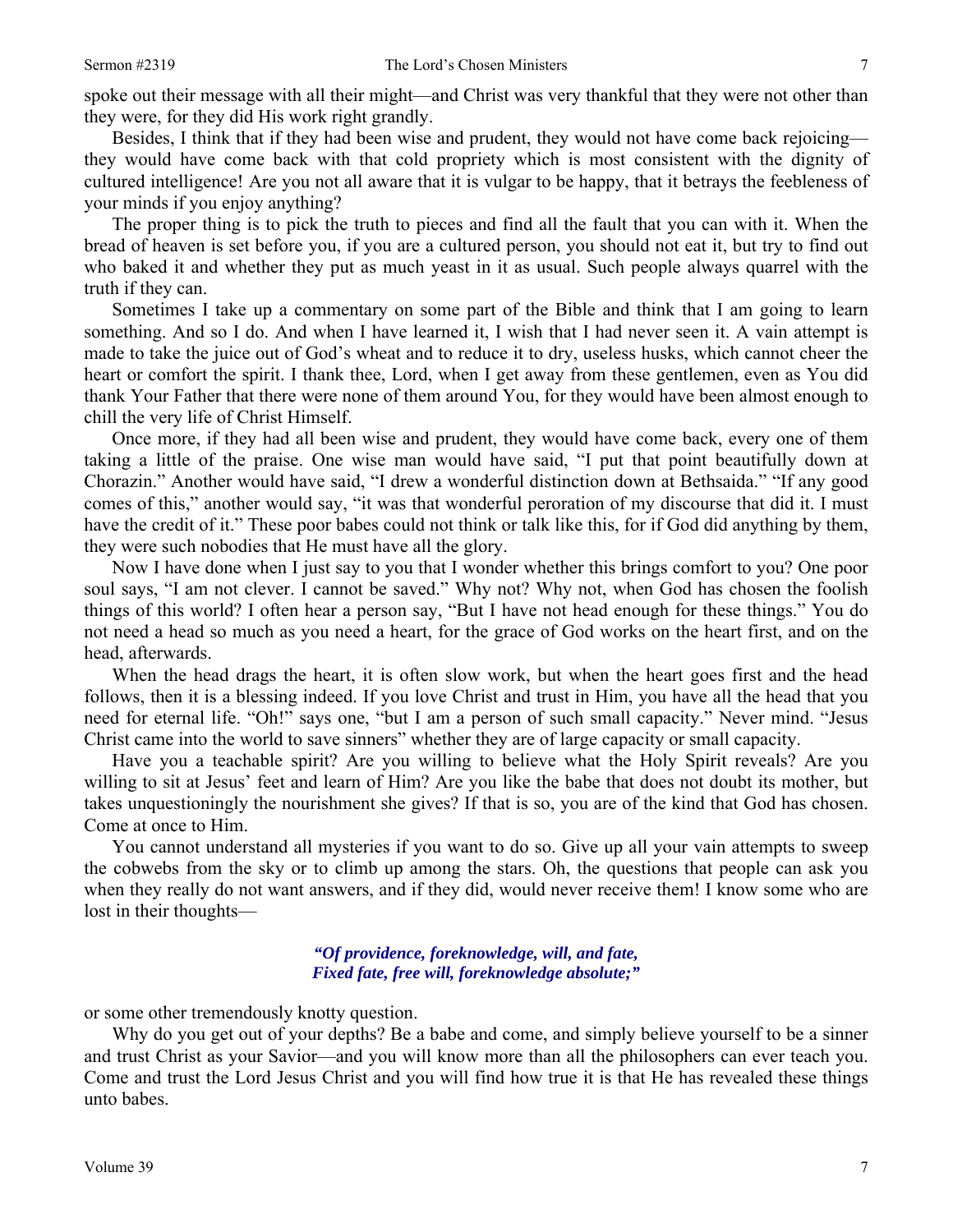Are you willing to be what Christ was? He was the childlike man. He is called, "The holy child Jesus." Will you be a child to Him and let Him be a Man for you? Will you take His Book and believe it as you read it? Will you take Him and trust Him as you find Him? Will you take His cross and rest upon it as your only hope?

Then, blessed are you, for you are in the election of grace. You are one of those whom God has chosen and for whom Christ thanks Him that He did choose people of that quality. And while Christ thanks God, you may thank Him, too, and go home tonight rejoicing. If you are too wise, too clever, too critical to trust Christ, there is no other way to heaven—so you see where you must go. The Lord change your foolish opinion and teach your reason, reason—and your sense a little commonsense, and save you, for His mercy's sake! Amen.

### **EXPOSITION BY C. H. SPURGEON**

#### *LUKE 10:1-22*

Our Lord was about to send out seventy disciples to preach the Gospel. He had already chosen His twelve apostles. Now there must be seventy disciples, something like Moses had seventy elders to serve under him. Some have fancifully likened these two sets of men to the twelve wells of water and seventy palm trees at Elim, and certainly they were for the refreshment of the people.

# **Verse 1.** *After these things the Lord appointed other seventy also, and sent them two and two before his face into every city and place, whither he himself would come:*

They were to go before Christ and be His heralds. What a mercy it is when the preacher knows that his Master is coming after him—when he can hear the sound of his Master's feet behind him! What courage it gives him! He knows that, though it is very little that he can do, he is the thin end of the wedge preparing the way for One who can do everything.

**2.** *Therefore said he unto them, The harvest truly is great, but the labourers are few: pray ye therefore the Lord of the harvest, that he would send forth labourers into his harvest.* 

The seventy were very few compared with the many that were needed. There were many loiterers about then as there are now, but the laborers were few. There were preachers of the Pharisees and the Sadducees, and they were not worth a penny a hundred. But the true laborers, who watched for souls, and preached Christ with all their hearts, were very few.

It is the same today, and therefore we are to pray for more laborers. A good minister always desires to see more good ministers. In a trade, every tradesman would be glad if those of the same trade as himself would move to another parish, but in the profession of a Christian minister, the more the merrier. "Pray ye therefore the Lord of the harvest, that he would send forth labourers into his harvest."

# **3.** *Go your ways: behold, I send you forth as lambs among wolves.*

"Defenseless, harmless, into the midst of those who would devour you if I did not send you. It would be foolhardiness to go on your own account, but *I* send you, and He who sends His lambs among wolves will take care of them." As I have often reminded you, the lambs and the sheep are very defenseless, and yet, after all, there are more sheep in the world than there are wolves. And although it looked as if the wolves would soon devour the sheep, the wolves are extirpated in many a country and the sheep are still prized—and it will be so till the end.

## **4.** *Carry neither purse, nor scrip, nor shoes:*

This time, when Christ sent out the seventy, He bade them take no provision, for they might depend upon the kindness of the people. Afterwards, when He was about to leave His disciples, He bade them take both purse and scrip, for they were going among an unfriendly people. But on this first mission He knew that there was a kindly feeling towards them, so He said, "Carry neither purse, nor scrip, nor shoes."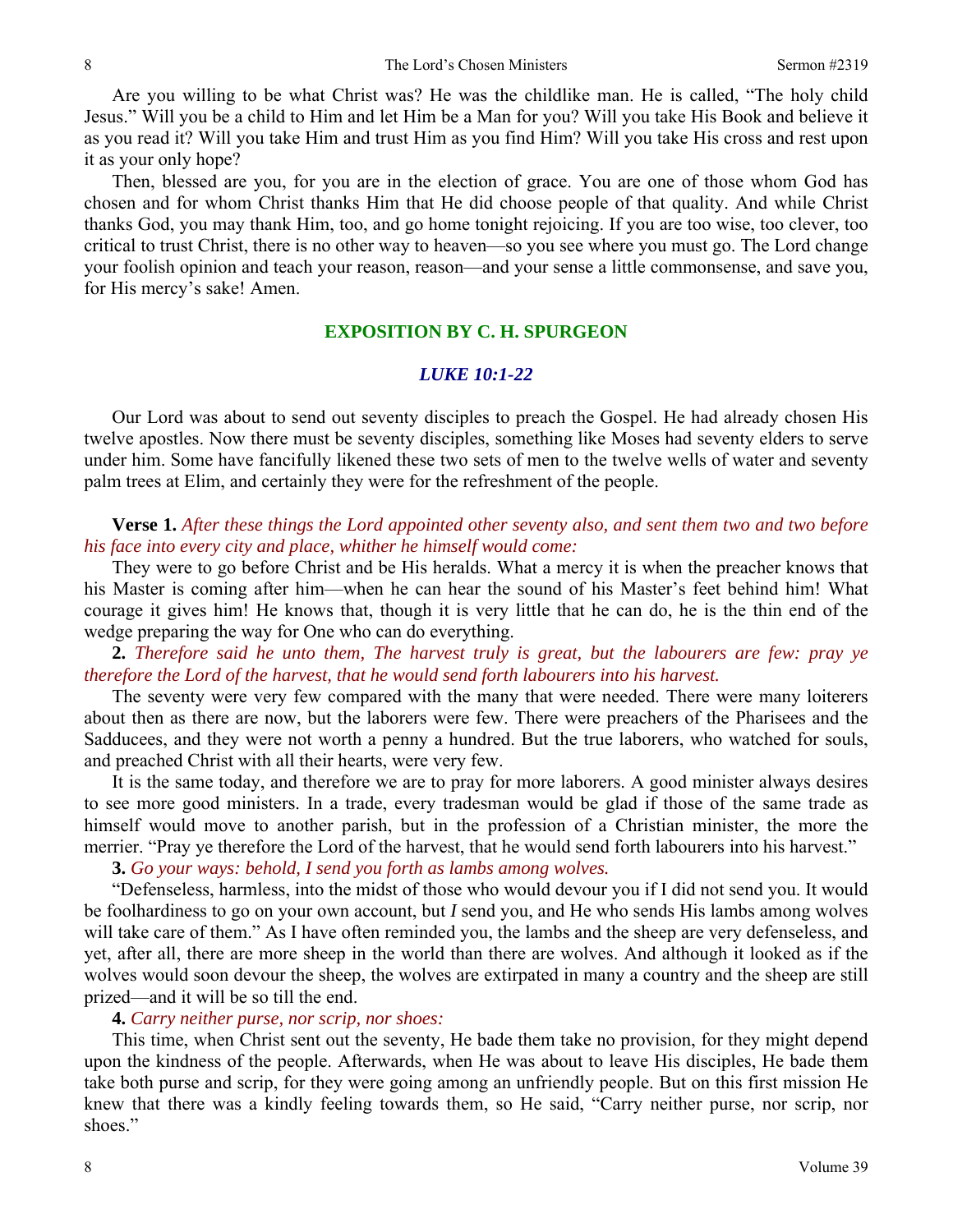## **4.** *And salute no man by the way.*

Eastern salutations by the way took up a very long time—the people saying a lot of fine nothings to one another. Christian ministers ought to be excused from many of the lengthy courtesies of life, and if they are not excused, if they are faithful, they will take French leave to be excused. We have not time for all those pretty things that some people attend to. If we are to win souls, we must go to work like the king's couriers, who turn not aside to attend to anything else, but devote all their energies to the mission on which they are sent.

**5-6.** *And into whatsoever house ye enter, first say, Peace be to this house. And if a son of peace be there, your peace shall rest upon it: if not, it shall turn to you again.* 

So that it will not be wasted. Wish well and your well-wishing will do you good, even if it does nobody else good. Our chickens come home to roost. If they be curses, they will come upon ourselves. If they be blessings, they will bless ourselves as well as others.

**7-8.** *And in the same house remain, eating and drinking such things as they give: for the labourer is worthy of his hire. Go not from house to house. And into whatsoever city ye enter, and they receive you, eat such things as are set before you:* 

The Jewish Rabbis, in their perambulations, were very particular about food. It is said to have been very difficult to find a dish to their taste. This might be unclean in one way, and that not up to the mark in another—but here the Master exempts His ambassadors from attention to these minor matters. They had something better to do than to be always careful about what they should eat or what they should drink, so He said to them, "Eat such things as are set before you."

**9-11.** *And heal the sick that are therein, and say unto them, The kingdom of God is come nigh unto you. But into whatsoever city ye enter, and they receive you not, go your ways out into the streets of the same, and say, Even the very dust of your city, which cleaveth on us, we do wipe off against you: notwithstanding be ye sure of this, that the kingdom of God is come nigh unto you.* 

We are not to stop and argue—that is no business of ours. We have to tell our message. If men will receive it, we are glad. If they will not hear it, with a heavy heart we turn aside and go elsewhere. Our work is to proclaim the glorious message of mercy through a dying Savior, salvation through the great atonement. It is our business to proclaim it and leave it—the responsibility of receiving or rejecting it rests with our hearers.

**12-14.** *But I say unto you, that it shall be more tolerable in that day for Sodom, than for that city. Woe unto thee, Chorazin! woe unto thee, Bethsaida! for if the mighty works had been done in Tyre and Sidon, which have been done in you, they had a great while ago repented, sitting in sackcloth and ashes. But it shall be more tolerable for Tyre and Sidon at the judgment, than for you.* 

Hearing and rejecting the Gospel is the crowning sin of all. Whatever else men are guilty of, if they have not rejected Christ, they have not yet reached the summit of iniquity.

**15-16.** *And thou, Capernaum, which art exalted to heaven, shalt be thrust down to hell. He that heareth you heareth me; and he that despiseth you despiseth me; and he that despiseth me despiseth him that sent me.* 

If the messenger delivers his message correctly, and as his Master would have him deliver it, the rejection of it, when brought by him, has the same guilt in it as the rejection of Christ Himself and the rejection of Christ is the rejection of God. So Jesus tells us here.

**17.** *And the seventy returned again with joy,* 

Not one of the lambs had been eaten by the wolves.

**17.** *Saying, Lord, even the devils are subject unto us through thy name.* 

Christ had not mentioned that in the commission. He sent them to heal the sick. The casting out of devils was included, no doubt, but it was not specifically mentioned, and this being an extra beyond the words of their commission, they were especially delighted with it. "Lord, even the devils are subject unto us through thy name."